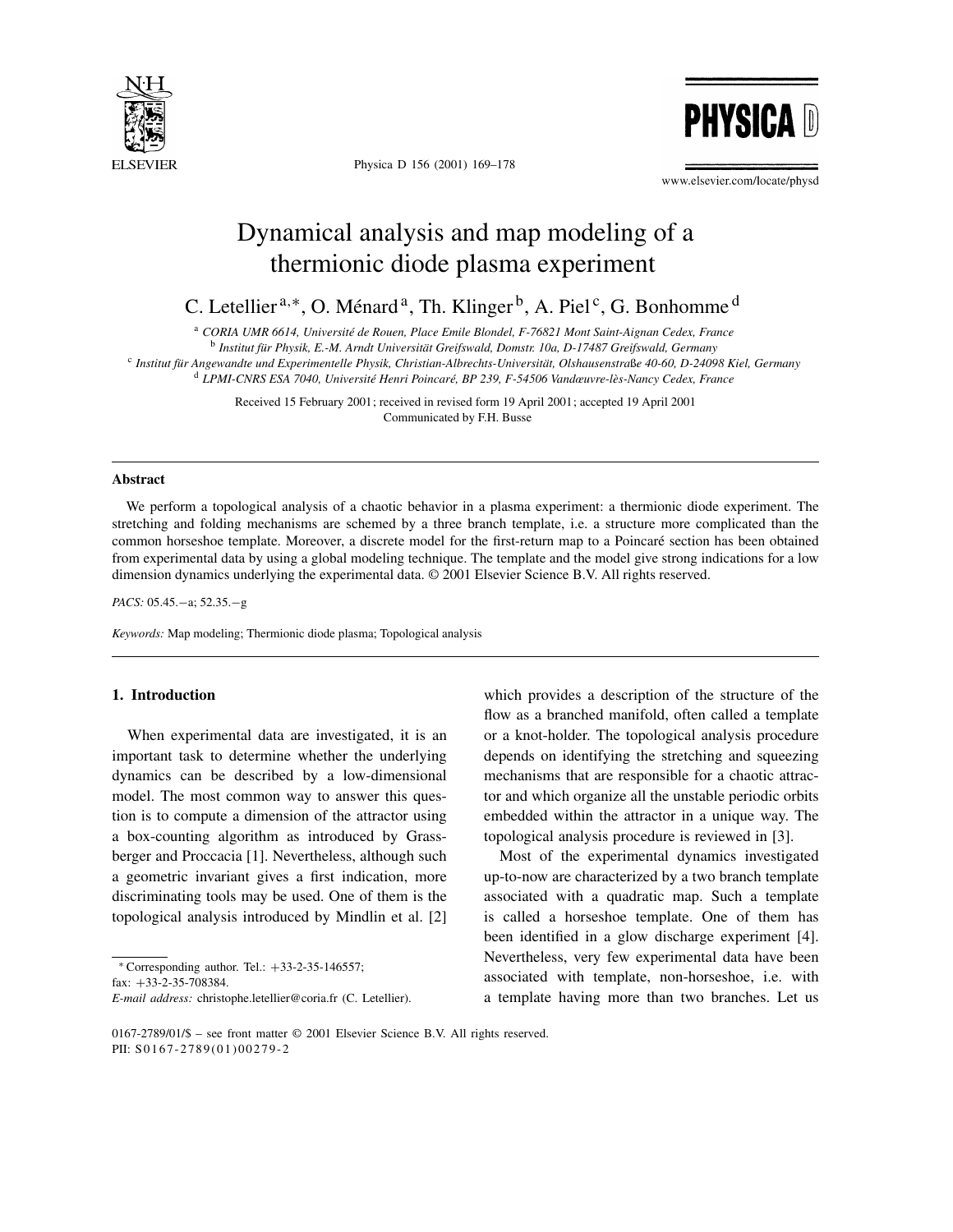mention the cases of an electronic circuit [5], a laser system [6,7] or a Belousov–Zhabotinskii reaction [8]. When a non-horseshoe template is found, it becomes more constraining to find a model in agreement with the experimental data. This results from the fact that there are, basically, only two possibilities to have a dynamics corresponding to a two branch template, one associated with a quadratic map equivalent to the logistic map and one associated with a Lorenz-like map. On the contrary, many possibilities exist when a third branch is added.

The nonlinear dynamics of electric plasmas often leads to very complex behavior with many degrees of freedom. Nevertheless, there are situations where low-dimensional concepts apply and, for instance, methods of chaos control can be applied [9]. A particular example is simple plasma diodes, where global plasma oscillations may establish chaotic states due to internal memory effects caused by ion transit [10]. In the present work, experimental data from electron current fluctuations in a strongly driven thermionic plasma diode are analyzed by techniques borrowed from the nonlinear dynamical system theory. As a result, we obtain a discrete map that fits the experimental data very well. Of basic interest is the fact that the template associated with the phase space flow is found to be a non-horseshoe one, which has been observed in very few other experimental systems.

The paper is organized as follows. Section 2 describes the thermionic diode plasma experiment. Section 3 is devoted to the topological analysis of the experimental data and a discrete model is obtained for the first-return map in Section 4. Section 5 gives the conclusion.

## **2. The experiments**

Periodic and chaotic oscillations have often been observed in periodically driven thermionic discharges [11]. The experiments were conducted by Mausbach et al. [12] in a cylindrical vacuum vessel (diameter 15 cm) with a filamentary tungsten cathode and an opposite anode plate made of stainless steel separated by a distance  $L_d = 10 \text{ cm}$  (Fig. 1). A more-detailed description of the experiments and the physical mech-



Fig. 1. Experimental set of the driven thermionic plasma diode.

anisms of the diode dynamics is given in Ref. [12]. The dynamical behavior of the diode depends on the static anode potential  $U_a$  to which is superimposed a sinusoidal driving potential in the range  $5-30 V_{ss}$ . The external load  $R_{\rm I}$  is chosen to be 100  $\Omega$  and the heating current  $I_h$  is equal to 4.2 A. In the case studied here, the argon gas is at a pressure  $P_0 = 4 \times$  $10^{-1}$  Pa. Although the confinement of charged particles is fairly low, the discharge is self-sustained due to small surface-to-volume ratio. The driving force has an amplitude  $U \approx$  = 7.6  $V_{ss}$ .

A time series of the discharge current  $I_d(t)$  is displayed in Fig. 2. It has been recorded with a transient digitizer of 12 bit vertical resolution. The length of the time series is usually 128 K. The sampling is either done stroboscopically (sampling at fixed phase with respect to the driver signal) when a first-return map is investigated (see Section 4) or the sampling rate was chosen sufficiently high to have roughly 10 data points per average period (in the present work typically  $1-10 \,\mu s$ ).

#### **3. Phase portrait analysis**

This section is devoted to a topological analysis of the phase space flow underlying the time evolution of the current discharge. Data requirements for a topological analysis are conveniently expressed in terms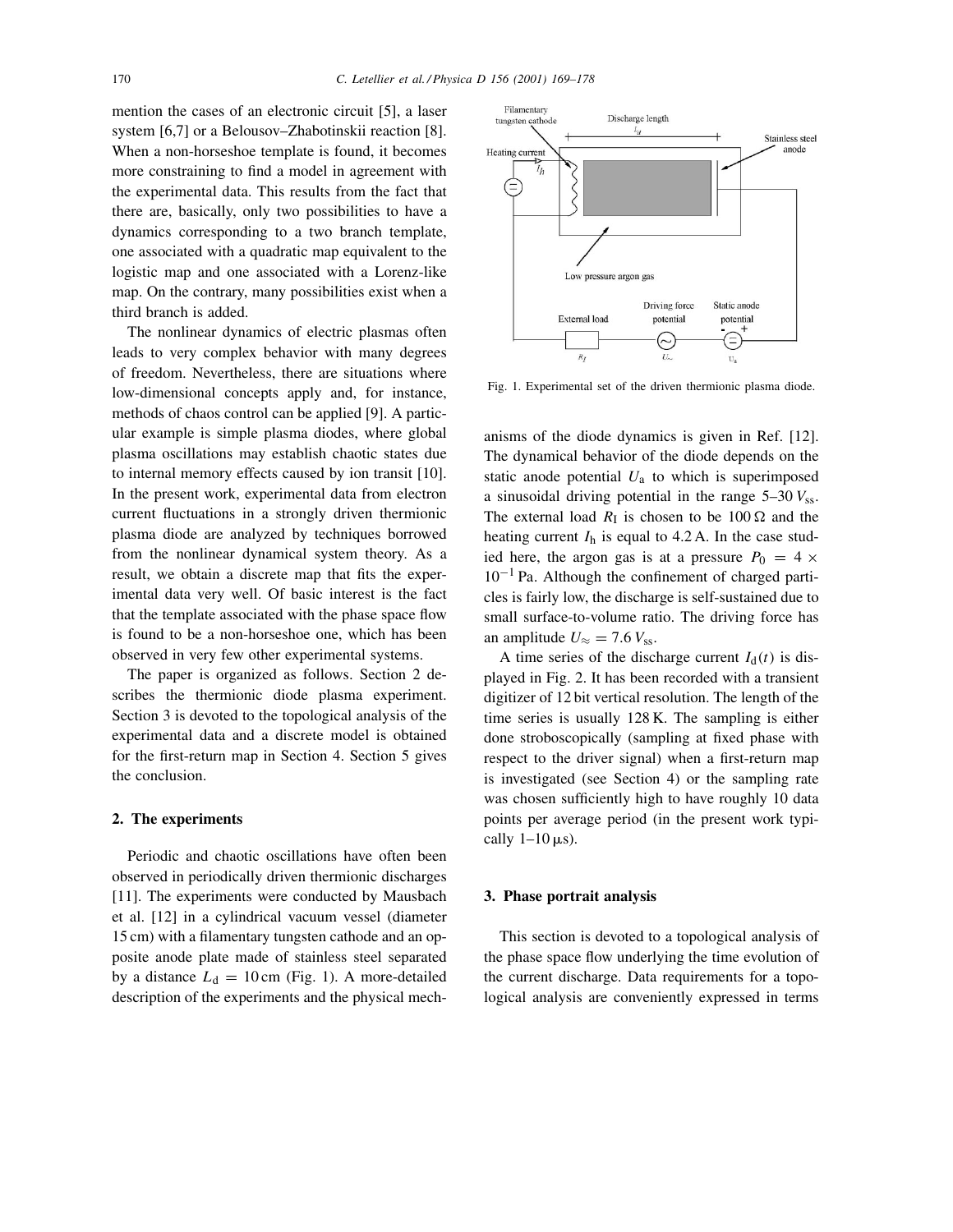

Fig. 2. Time evolution of the discharge current generated by a thermionic plasma diode.

of "cycles". Roughly, a "cycle" is a revolution around the chaotic attractor; most often, it corresponds to a peak-to-peak oscillation of the recorded time series. As a matter of experience, a 100 cycles with 100 samples per cycle are sufficient [3]. When less than 50 samples per cycle are available, the data must be interpolated and/or smoothed in some way. In order to realize a spectrum-preserving interpolation, a Fourier method, based on zero padding of the direct Fourier Transform of the original time series as implemented in MATLAB, has been used. Thus, from the 10 samples per cycle, the interpolation procedure has been applied to have 100 samples per cycle. The data are then slightly smoothed over a window of one-fifth of the period.

From the preprocessed time series, a phase space is built by using derivative coordinates [13]. In order to do that, three derivative coordinates could be sufficient because the correlation dimension is slightly greater than 2 ( $D_2 = 2.06$ ) [12]. The differential embedding is therefore spanned by

$$
X(t) = I_d(t), \quad Y(t) = \frac{dI_d}{dt}, \quad Z(t) = \frac{d^2I_d}{dt^2}.
$$
 (1)

The derivatives are computed using a sixth degree interpolated polynomial. These interpolated polynomials are centered at each point by using the six nearest neighbors. Derivatives are then obtained by analytically differentiating these polynomials. A plane projection of the differential embedding is shown in Fig. 3.

Gilmore conjectured that it should be possible to propose a template as a schematic view of the phase portrait when the Lyapunov dimension obeys 2 ≤  $d_{\rm L}$  < 3, i.e. when a single Lyapunov exponent is positive [3]. Such a criterion results from the fact that the topological analysis method provides a caricature for the flow which vanishes all thickness in the transverse direction. The flow is thus described by a two-dimensional branched manifold where the two dimensions describe the direction of the flow and the direction of stretching. Since, in the present case, the Lyapunov dimension has been found to be equal to 2.08 [12], a template should well describe the flow associated with the time evolution of the discharge current.



Fig. 3. Plane projection of the state portrait reconstructed by using the derivative coordinates.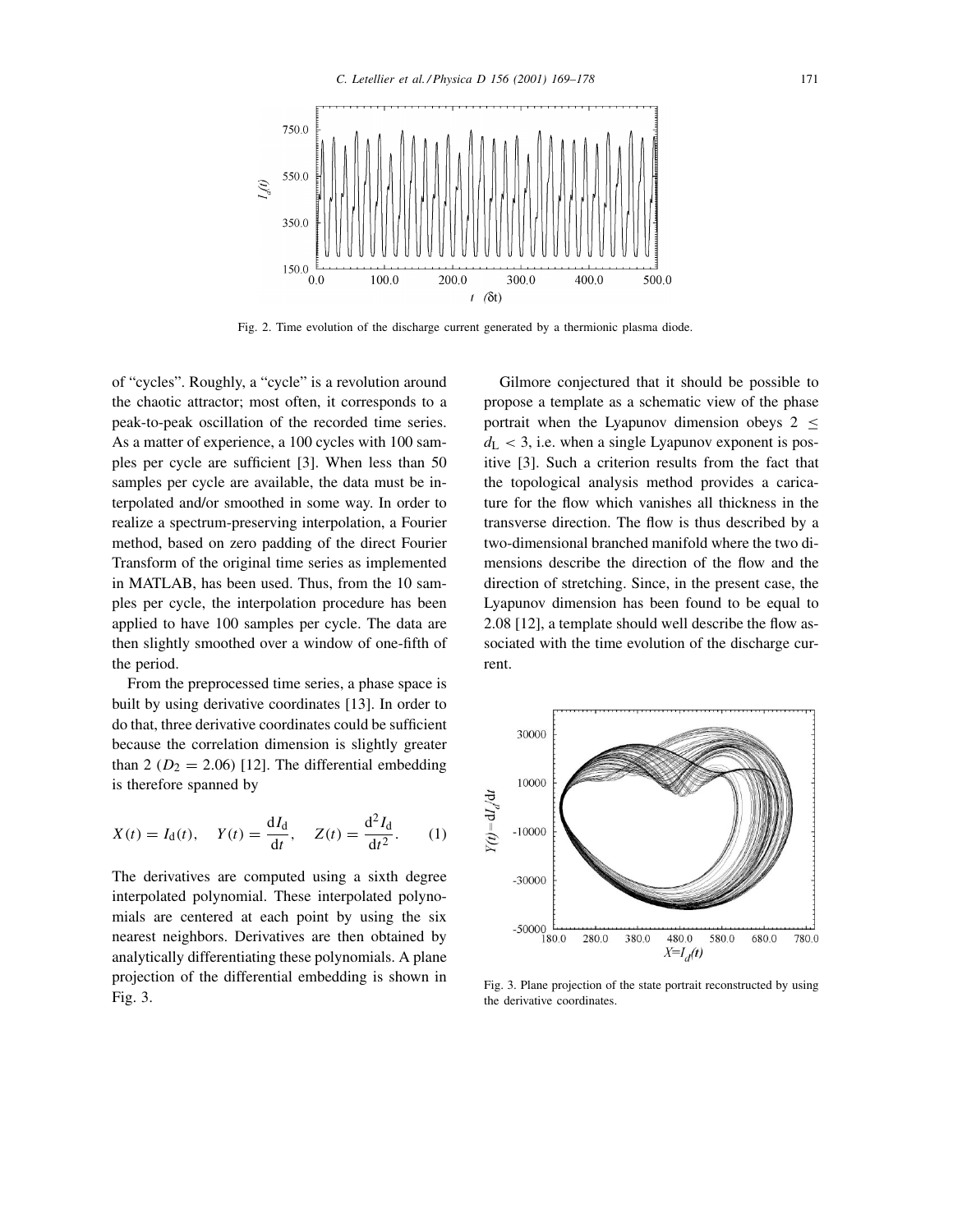

Fig. 4. First-return map to the Poincaré section  $P$ . Three monotonic branches may be identified.

The analysis starts by computing a first-return map to the Poincaré section

$$
P \equiv \{ (X_n, Z_n) \in \mathbb{R}^2 | Y_n = 0, Z_n < 0 \}. \tag{2}
$$

At first glance, the first-return map (Fig. 4) constitutes of two monotonic branches separated by a critical point located at the maximum. Nevertheless, the decreasing branch is layered and the topological analysis revealed that these monotonic branches have to be distinguished. The first-return map induces, therefore, a partition of the phase portrait in three regions. A symbol is associated with each branch. Chaotic trajectories and the periodic orbits constituting their skeleton are thus encoded over the symbol set  $\{0, 1, 1\}$ . The symbol "0" is associated with the increasing branch. The increasing branches are preserving order and decreasing branches are reversing order [14]. The phase portrait is necessarily divided into one preserving order strip and two reversing order strips. A preserving order strip represents an even number of half-turns, while a reversing order strip represents an odd number of half-turns. Consequently, the corresponding template will be composed of three strips. Periodic orbits may thus be encoded by symbolic strings. For instance, a period-2 orbit having one intersection with the Poincaré section located on the branch "0" and one located in the branch "1" is designated by the sequence (10). A period-3 orbit would have three symbols, and so on.

An adequate template must predict topological invariants like linking numbers between pairs of periodic orbits. A periodic orbit is here considered as a knot. Periodic orbits embedded within the attractor can be approximated by segments of the chaotic time series that mimic the behavior of nearby unstable periodic orbits. A "close return" method [17] is applied to the Poincaré section to extract them.

The linking numbers are ambient isotopy invariant defined as follows. Let  $\alpha$  and  $\beta$  be two knots defining a link L in  $\mathbb{R}^3$ . Let  $\sigma$  denotes the set of crossings of α with  $β$ . Then the linking number reads

$$
lk(\alpha, \beta) = \frac{1}{2} \sum_{p \in \sigma} \varepsilon(p),
$$
\n(3)

where  $\varepsilon$  is the sign of each crossing p with the usual convention, i.e.



The linking number  $lk(\alpha, \beta)$  of two periodic orbits  $\alpha$  and  $\beta$  is the half of the algebraic sum of all crossings between  $\alpha$  and  $\beta$  (ignoring self-crossings).

From the experimental data, the linking numbers are counted on plane regular projections of orbit pairs by using the third coordinate to define the sign of crossings. For instance, orbits (1) and (10) are depicted in Fig. 5. This example is very simple and the linking number is found to be equal to  $-1$  since three negative crossings and one positive crossing are identified. Nevertheless, we may encounter more ambiguous cases where oriented crossings are not so easily computed. Difficulties arise when segments of two different periodic orbits are close to tangency. In this case, spurious crossings may appear as displayed in Fig 6. Such spurious crossings may come from the preprocessing applied to the data since it is known that Fourier transform as used for oversampling the time series may imply additional oscillations. Without this filtering, however, the situation would be worst due to spurious crossings generated by noise contamination and the insufficient resolution of the trajectory. Consequently, we choose to remove by hand the spurious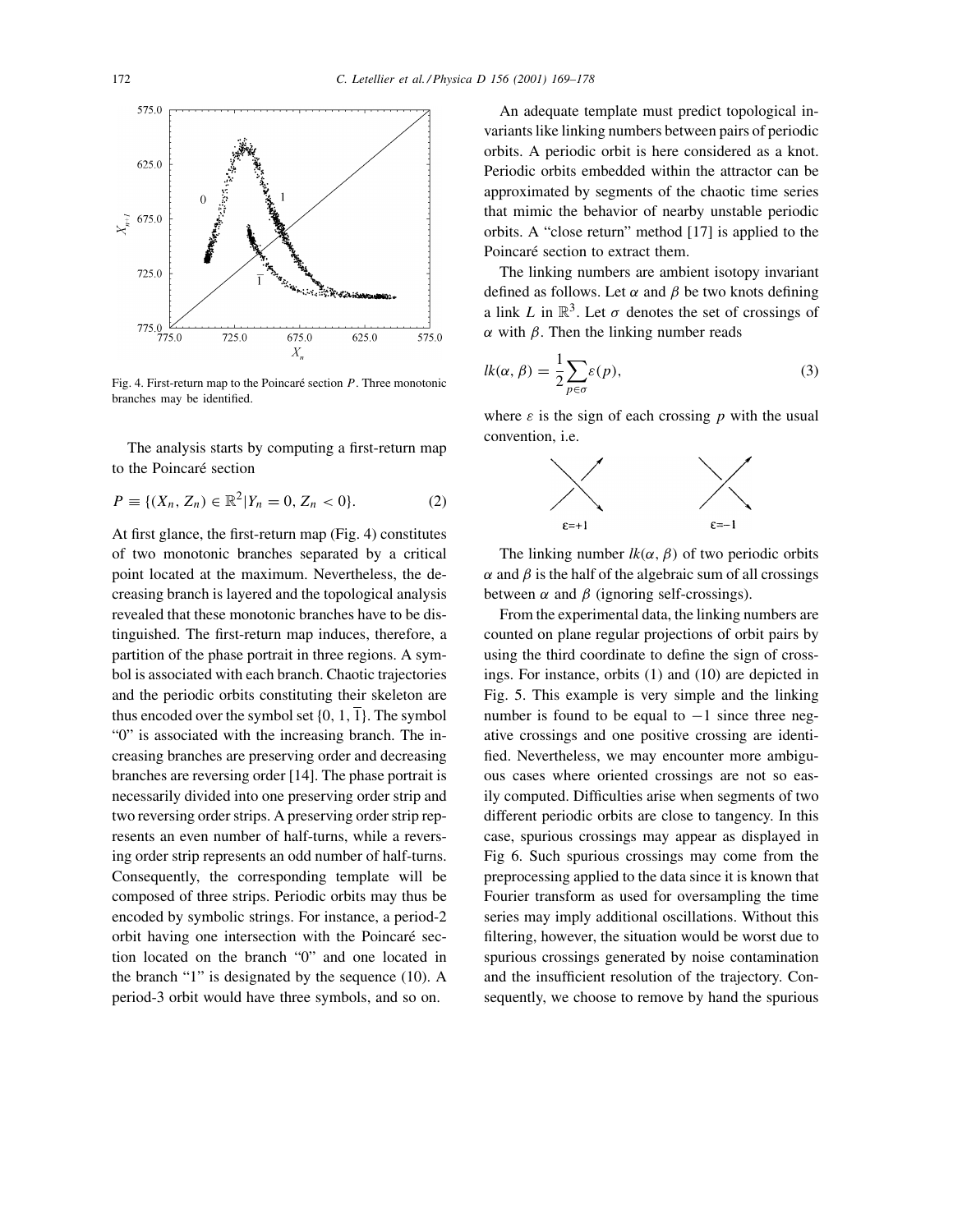

Fig. 5. Plane projection of a couple of periodic orbits encoded by (1) and (10), respectively. The associated linking number is equal to the half-sum of the oriented crossings, i.e.  $lk(10, 1) = -1$ .

crossings when required. Two cases of removal are observed. The first is displayed in Fig. 7.

Crossings are considered as spurious if they correspond to high frequency oscillations in the signal, i.e. frequencies large with respect to the frequency associated with the pseudo-period. In other terms, crossings between two strands may be considered as spurious when the distance between the crossings is smaller. In



Fig. 6. Plane projection of a couple of periodic orbits encoded by  $(10)$  and  $(10110)$ , respectively. The associated linking number is equal to the half-sum of the oriented crossings, i.e.  $lk(\overline{10110}, \overline{10}) = -7$ . The oriented crossings located in the box defined by the dashed line are not taken into account. Most of the time, the number of positive crossings is equal to the number of negative crossings. These crossings may be induced by the noise contamination of the experimental data.



Fig. 7. Examples of spurious crossings which are removed, being considered as artifacts. In case (a), the relative positions of the two strands at the beginning and at the end of small interval are the same and the crossings are not taken into account. Conversely, case (b) corresponds to a situation where the relative position of the two strands are different, one negative crossing is therefore counted and the two close negative crossings are not considered as spurious since the two strands present a real crossing.

case of Fig. 7a, crossings are not taken into account since the relative positions of the two strands are the same. In case of Fig. 7b, the first two negative crossings are not considered as spurious since the relative positions of two strands is reversed and, consequently, the second negative crossing is vanished by the positive crossing under the assumption of isotopy. This removal procedure has been introduced by Lefranc and Glorieux [15] and later used by Boulant et al. [6,7] for processing experimental data generated by a laser system. The second case of removal correspond to the left part of the phase portrait where all the cycles are constrained in a thin tube. Noise contamination and preprocessing of the data induce a large number of spurious crossings. Nevertheless, in this region, the number of positive crossings is roughly equal to the number of negative crossings. The locations of these crossings clearly suggest that they result from "stochastic" process like noise contamination and not from a deterministic component of the dynamics. They are therefore ignored for computing the linking numbers.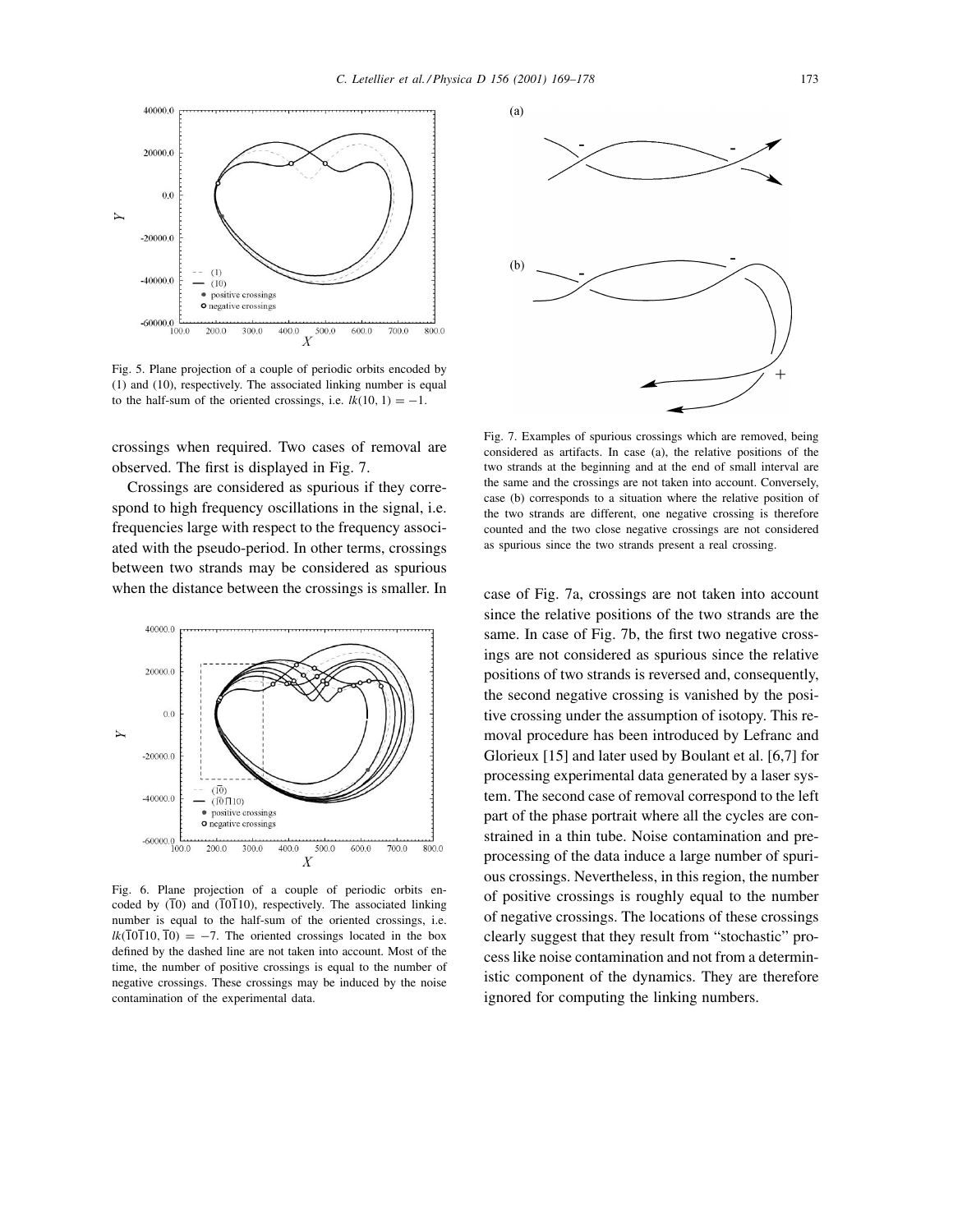Table 1 Linking numbers counted on plane projections of periodic orbits. They are found to be equal to those predicted by the template defined by the linking matrix (4)

| lk                             | (10) | (1011) | (10111) | (101110) |
|--------------------------------|------|--------|---------|----------|
| (1)                            | $-1$ | $-2$   | $-4$    | $-3$     |
| $(\overline{1}0)$              |      | $-5$   | -6      | $-7$     |
| $(\overline{1}0\overline{1}1)$ |      |        |         | $-13$    |

With this procedure, we find the linking numbers reported in Table 1. The linking number  $lk(\overline{1}0\overline{1}1,\overline{1}0\overline{1}110)$  is not determined because the plane projection used does not allow to avoid any tangency over a long segment between these two periodic orbits. In such a case, it is not possible to count safely the oriented crossings. A template which can predict all computed linking numbers is described by the linking matrix

$$
M_{ij} = \begin{bmatrix} -2 & -2 & -1 \\ -2 & -1 & -1 \\ -1 & -1 & -1 \end{bmatrix},
$$
 (4)

according to the standard insertion convention [16]. The diagonal elements M*ii*s are equal to the number of  $\pi$ -twists of the *i*th strip and off-diagonal elements  $M_{ii}$  ( $i \neq j$ ) are given by the algebraic number of intersections between the  $i$ th and  $j$ th strips. The template associated with the linking matrix (4) is displayed in Fig. 8. Further details for such a topological characterization procedure are extensively discussed in [2,17].

The template obtained for this experimental data set is quite interesting because it is definitely different from the usual horseshoe map obtained in most of the cases studied elsewhere. The identification of this template is important for two reasons. First, when a layered first-return map is obtained (Fig. 4), we are not always ensured to be able to describe the dynamics by a template. Indeed, an attractor associated with a rather similar map has been obtained in a nine-dimensional Lorenz model [18] but it was impossible to find a template although the attractor has been successfully reproduced by a four-dimensional model obtained by using a global modeling technique from a scalar time



Fig. 8. Three strips template synthesizing the topological structure of the phase portrait of the experimental data recorded on the driven thermionic plasma diode.

series [18]. In the case of the thermionic diode experiment, the existence of the template displayed in Fig. 8 reveals that, although the underlying dynamics may be of a dimension higher than 3, the flow rapidly relaxes to a three-dimensional subspace of the phase space. Second, if a global model is obtained, it must generate a chaotic attractor characterized by the same template than the one here extracted from the data.

## **4. Map modeling**

A thin tube in which all the trajectories are passing is observed in the phase portrait (Fig. 3). These segments of trajectories correspond to the long time interval  $\Delta t$  on which the current remains almost constant, the result of a relaxation process in the plasma discharge [19]. As a consequence, a given point in the reconstructed phase space may have two different "futures" and a deterministic model cannot be expected meaning that flow modeling is hopeless. It does not imply that it is not possible to find a set of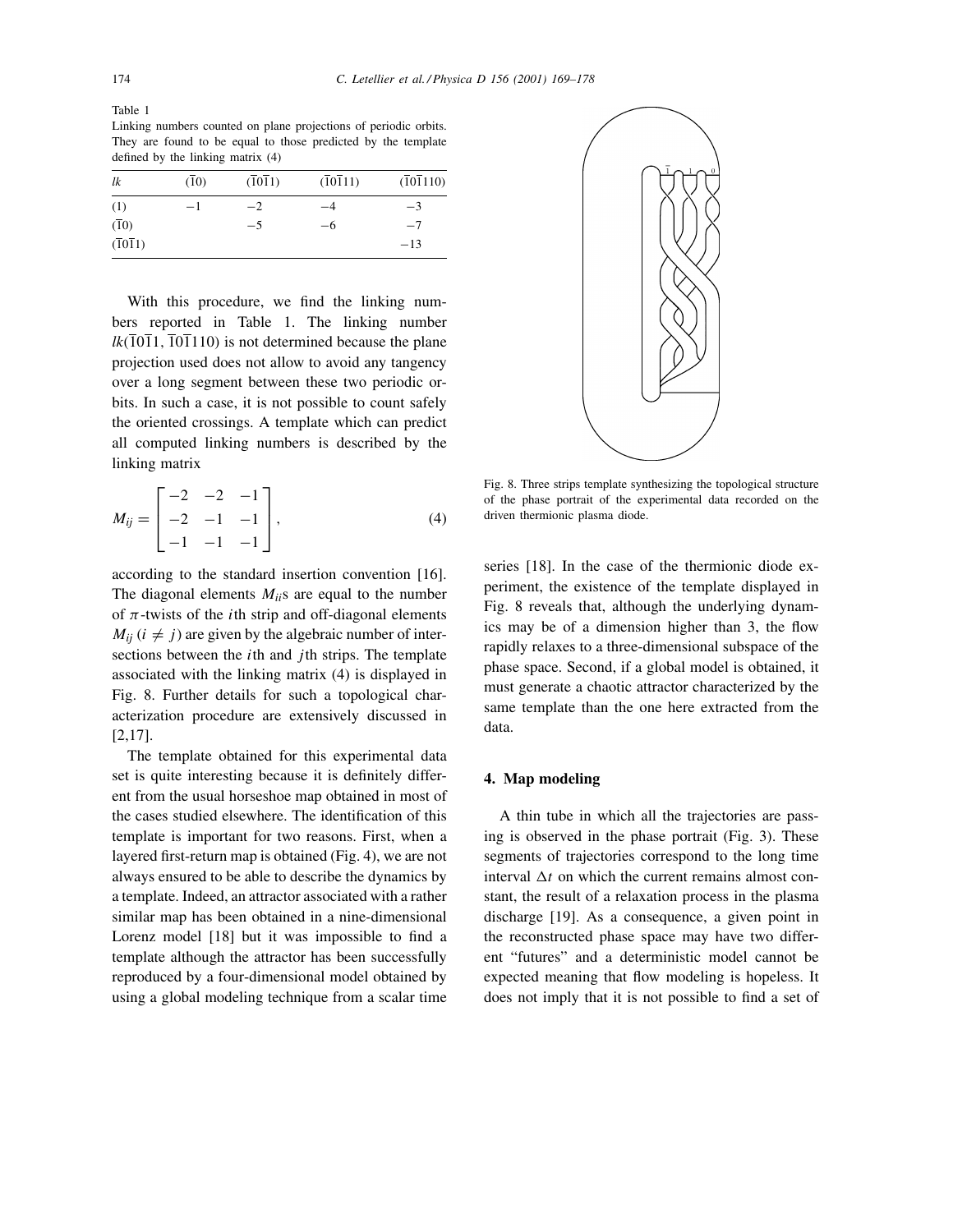ordinary differential equations which captures the dynamics underlying the experimental data. Indeed, there exists some low-dimensional models which generate attractors presenting some regions of the phase space where all revolutions are sufficiently confined to be not distinguishable as soon as the time series are discretized or contamined by noise. See, for instance, the six-dimensional model proposed by Lopes and Chian [21]. This is precisely the case of the thermionic diode dynamics. In this case, it is not possible to recover the differential structure from a single scalar time series. Such a lack of observability has been noted for the very simple Rössler system when the z-variable is considered as the physical quantity to measure [20]. Thus, the set of ordinary differential equations which must exist is not necessarily very complicated but one of the dynamical variable must remain nearly constant during a significant time interval. Let us insist that such a feature is quite characteristic of relaxation processes.

## *4.1. Map modeling technique*

Nevertheless, a map modeling for the first-return map to the Poincaré section can be attempted. We consider maps reading as

$$
X_{n+1} = G(X_n),\tag{5}
$$

where  $X_{n+1}$  is the state vector at the  $(n+1)$ th iteration  $(n = 0, 1, ...)$  and **G** defines the map under consideration. For an m-dimensional state vector, the system (5) involves *m* functions  $G_i$  which are assumed to be unknown. The aim is thereafter to obtain approximations  $G_i$  to the functions  $G_i$ s, from a time series made of consecutive values of one of the variables spanning the Poincaré section. Let  $x_n$  designate this variable.

The problem of approximating functions with a basis of polynomials starting from a time series has already been discussed for the case of flow modelings [22–26]. The approximation is then obtained by using a least-square method to minimize a quadratic error function which compares actual values of the function and approximated values. The functions are approximated by using multivariate monomial expansions on nets [26,27]. Similarly, in the case of map modeling,

the functions  $G_i$ s can be approximated by using polynomials. The approximation  $\tilde{G}_i$  to  $G_i$  then reads

$$
\tilde{G}_i = \sum_{j=1}^{N_K} K_{ij} P^j,\tag{6}
$$

where the  $P<sup>j</sup>$  are monomials given by

$$
P^j = x^k y^l z^m
$$

in the three-dimensional case, with a biunivocal relationship between integers j and triplets  $(k, l, m)$  as defined in Ref. [26].  $N_K$  is the number of monomials retained in the approximation. Here,  $x$ ,  $y$  and  $z$  are equal to  $x_n$ ,  $x_{n+1}$  and  $x_{n+2}$ , respectively. Sometimes rational functions are required to capture stiff variations observed on maps such as the Lorenz map or the four branches Rössler map investigated in Ref. [28].

The quality of the model depends on the following modeling parameters:

- $N_c$ , the number of centers taken into account to approximate the model functions  $G_i$ s;
- $N_K$ , the number of polynomials retained for estimating the model functions.

The models will be validated by using a probability density function of visits as introduced in Ref. [29].



Fig. 9. First-return map of the stroboscopically sampled current oscillations.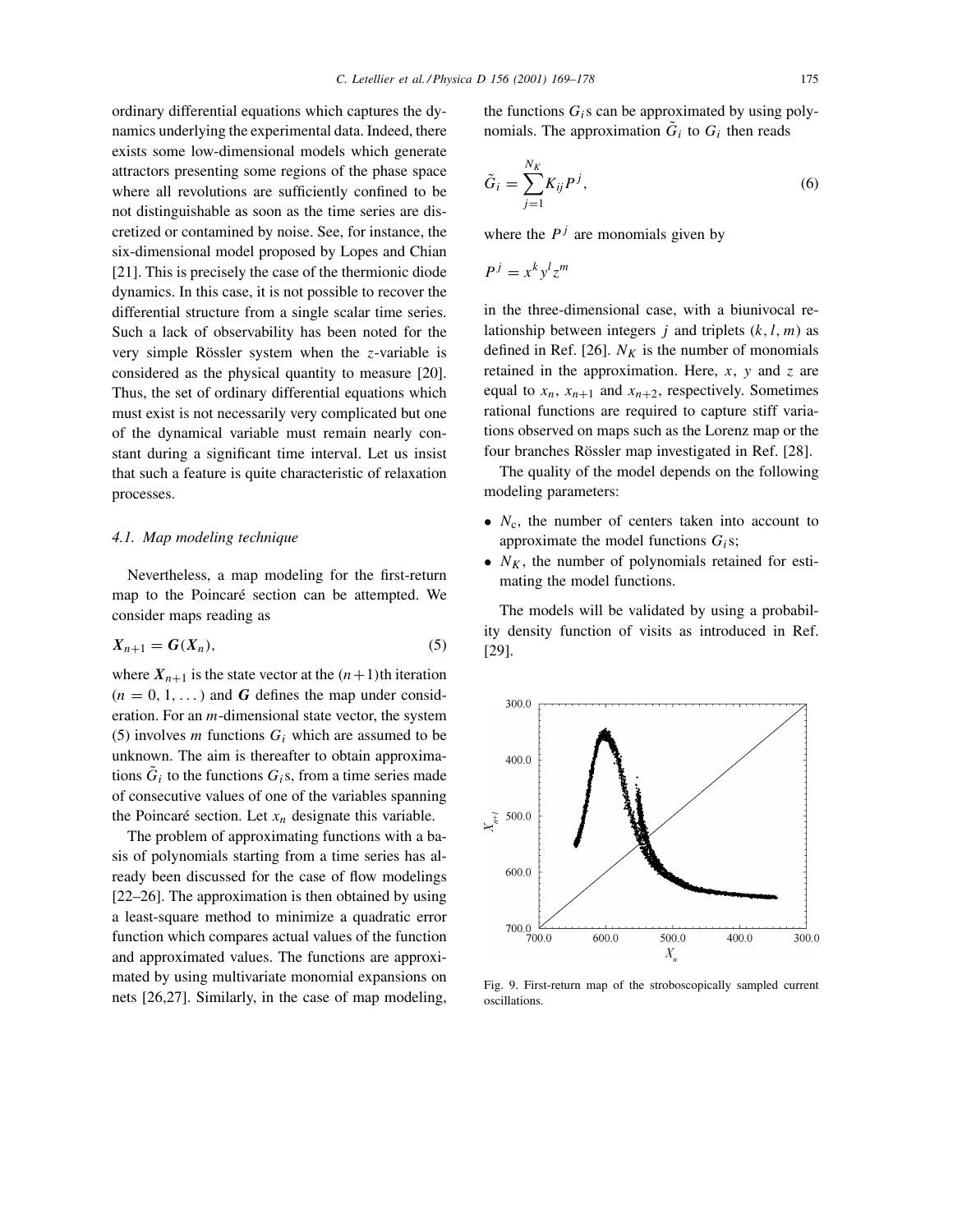## *4.2. Application to the experimental data*

In this section, we are interested in modeling the underlying dynamics that governs an experimental data set described in terms of a discrete map. Rather than using a Poincaré section of the reconstructed phase portrait, we took advantage of the fact that the dynamical behavior is synchronized with a periodic driving force. The stroboscopically recorded current oscillations with respect to the driving force frequency allow

Table 2

Estimated coefficients  $K_p$  for the model function G obtained from the experimental time series recorded on the driven thermionic plasma diode. A single set of coefficients  $K_{1,j}$  is reported because a single function  $G_1$  is sufficient to capture the dynamics of the plasma experiment investigated here

| $\dot{J}$      | $\boldsymbol{k}$ | $\iota$        | $K_{1,j}$          |
|----------------|------------------|----------------|--------------------|
| $\mathbf{1}$   | $\overline{0}$   | $\overline{0}$ | 10.546201806079    |
| $\overline{c}$ | $\mathbf{1}$     | $\overline{0}$ | 261.19848372722    |
| 3              | $\overline{0}$   | $\mathbf{1}$   | $-120.50124199277$ |
| $\overline{4}$ | $\overline{c}$   | $\overline{0}$ | $-3193.6301117133$ |
| 5              | $\mathbf{1}$     | 1              | $-2371.2376381203$ |
| 6              | 0                | $\overline{2}$ | 643.83524189205    |
| 7              | 3                | $\overline{0}$ | 12676.456774224    |
| 8              | $\overline{2}$   | $\mathbf{1}$   | 26542.039539416    |
| 9              | $\mathbf{1}$     | $\overline{2}$ | 7463.7108381248    |
| 10             | $\overline{0}$   | 3              | $-1832.2376254873$ |
| 11             | $\overline{4}$   | $\overline{0}$ | $-24587.109662417$ |
| 12             | 3                | $\mathbf{1}$   | $-85834.002582640$ |
| 13             | $\overline{2}$   | $\overline{2}$ | $-81632.619613464$ |
| 14             | $\mathbf{1}$     | 3              | $-8764.0445047406$ |
| 15             | $\overline{0}$   | $\overline{4}$ | 2736.5145406744    |
| 16             | 5                | $\overline{0}$ | 25546.115911921    |
| 17             | $\overline{4}$   | 1              | 123753.26307503    |
| 18             | 3                | $\overline{c}$ | 208991.02531978    |
| 19             | $\overline{c}$   | 3              | 111581.16147273    |
| 20             | $\mathbf{1}$     | $\overline{4}$ | 848.55188767912    |
| 21             | $\overline{0}$   | 5              | $-1973.4458152169$ |
| 22             | 6                | $\overline{0}$ | $-13710.573357592$ |
| 23             | 5                | $\mathbf{1}$   | -83564.627967549   |
| 24             | $\overline{4}$   | $\overline{c}$ | $-203095.39550316$ |
| 25             | 3                | 3              | $-212120.25275997$ |
| 26             | $\overline{c}$   | $\overline{4}$ | -64030.074970727   |
| 27             | $\mathbf{1}$     | 5              | 4242.3588757914    |
| 28             | $\overline{0}$   | 6              | 535.46451876984    |
| 29             | 7                | $\overline{0}$ | 2997.3869579818    |
| 30             | 6                | $\mathbf{1}$   | 21596.677621816    |
| 31             | 5                | $\overline{c}$ | 67421.841202925    |
| 32             | $\overline{4}$   | 3              | 108579.29108430    |
| 33             | 3                | $\overline{4}$ | 72382.159576379    |
| 34             | $\overline{c}$   | 5              | 11449.201058874    |
| 35             | 1                | 6              | $-1722.4053529534$ |



Fig. 10. First-return map generated by the model obtained from the experimental data.

one to define a first-return map to a Poincaré section of the dynamics (Fig. 9).

The best model has been obtained by using a polynomial form for a single model function G with the modeling parameters  $(N_c, N_K) = (155, 35)$ . Two coordinates are involved,

$$
x_{n+2} = \tilde{G}(x_n, x_{n+1}).
$$
\n(7)

The model constitutes of 35 monomials with a degree less than or equal to 7. The model coefficients are compiled in Table 2. The outcome of the model for the experimental first-return map is shown in Fig. 10. Its global shape is very similar to the shape of the experimental first-return map (Fig. 9). Nevertheless, the thickness of the model map is less important than for the experimental map. Such a discrepancy may arise from the noise contamination of the experimental dynamical behavior which is not captured by our deterministic model.

In order to have a better validation than visual inspection, a probability density function of visits [29] is computed. Such an invariant is very efficient for validating discrete models [28]. In the present case, the probability density function of visits (Fig. 11) is very similar for both the model and the experimental first-return map.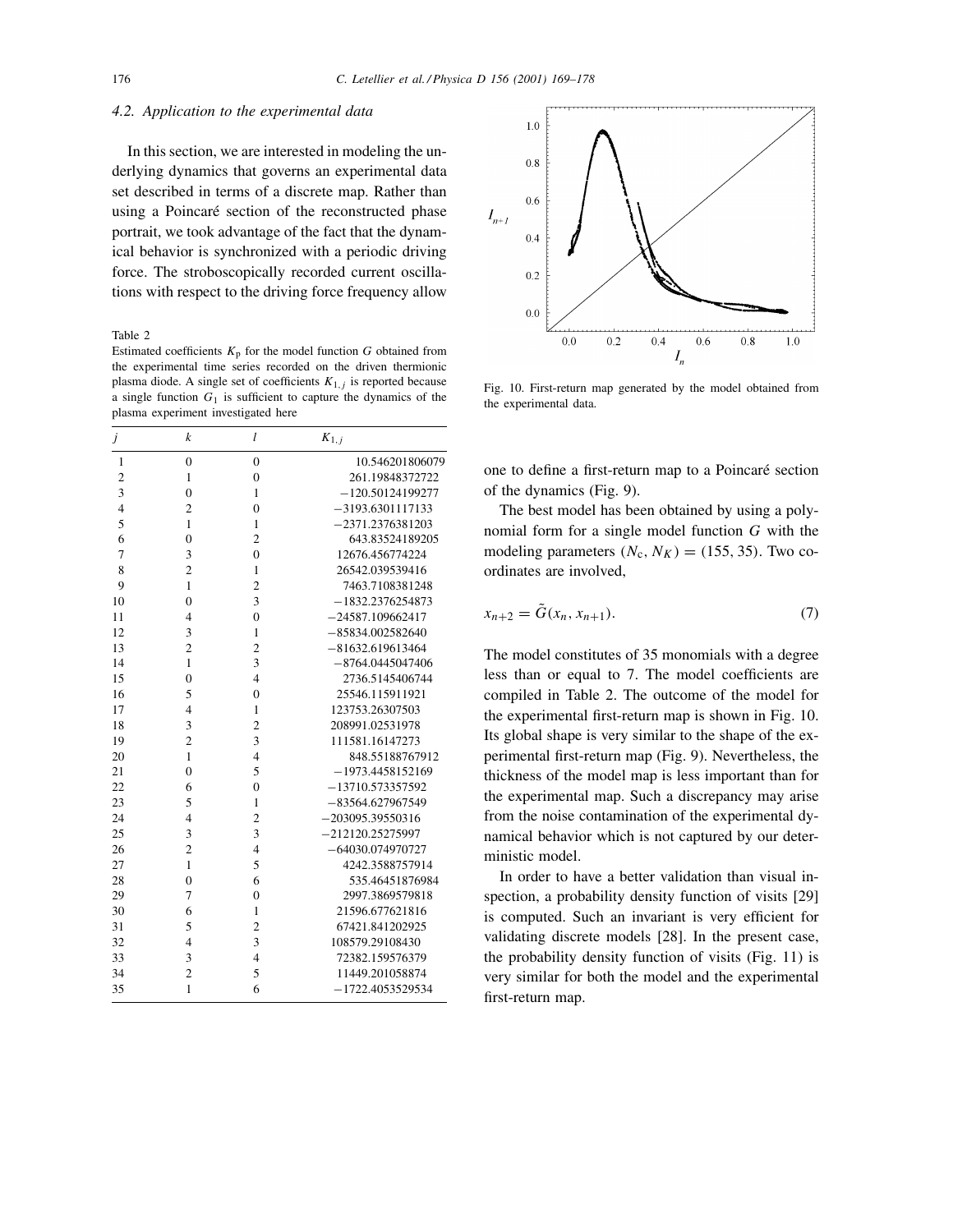

Fig. 11. Probability density functions of visits computed from the experimental data and synthetic data generated by the discrete model.

#### **5. Conclusion**

The chaotic attractor generated by a thermionic diode plasma experiment has been investigated in terms of a branched manifold schemed by a template. The dynamics is more complicated than the trivial horseshoe template. As a consequence, this dynamics may be described by a low-dimensional set of ordinary differential equations. Unfortunately, a lack of observability of the dynamics does not allow to obtain such differential equations by using a global modeling technique.

Indeed, the inverse modeling of the nonlinear dynamics of plasmas is a challenging task. In the present case, the stroboscopically recorded first-return map to a Poincaré section is sufficiently simple to be successfully modeled. The discrete model developed in the present paper is useful, for instance, for a deeper theoretical analysis of the control of its chaotic dynamics, as experimentally demonstrated in Ref. [19]. Future

work will be devoted to more complex situations which may have an immediate application like a more stable discharge behavior or improved plasma confinement owing to reduced chaotic particle transport.

#### **References**

- [1] P. Grassberger, I. Proccacia, Measuring the strangeness of strange attractors, Physica D 9 (1983) 189–208.
- [2] G.B. Mindlin, H.G. Solari, M.A. Natiello, R. Gilmore, X.J. Hou, Topological analysis of chaotic time series data from the Belousov–Zhabotinskii reaction, J. Nonlin. Sci. 1 (1991) 147–173.
- [3] R. Gilmore, Topological analysis of chaotic dynamical systems, Rev. Mod. Phys. 70 (4) (1998) 1455–1529.
- [4] T. Braun, R.R.B. Correia, N. Altmann, Topological model of homoclinic chaos in a glow discharge, Phys. Rev. E 51 (5) (1995) 4165–4168.
- [5] C. Letellier, G. Gouesbet, N. Rulkov, Topological analysis of chaos in equivariant electronic circuits, Int. J. Bifurc. Chaos 6 (12B) (1996) 2531–2555.
- [6] G. Boulant, M. Lefranc, S. Bielawski, D. Derozier, Horseshoe templates with global torsion in a driven laser, Phys. Rev. E 55 (5) (1997) 5082–5091.
- [7] G. Boulant, M. Lefranc, S. Bielawski, D. Derozier, A non-horseshoe template in a chaotic laser model, Int. J. Bifurc. Chaos 8 (5) (1998) 965–975.
- [8] C. Letellier, J. Maquet, H. Labro, L. Le Sceller, G. Gouesbet, F. Argoul, A. Arnéodo, Analyzing chaotic behaviour in a Belousov–Zhabotinskii reaction by using a global vector field reconstruction, J. Phys. Chem. A 102 (1998) 10265–10273.
- [9] T. Klinger, Control of chaos in plasmas, in: H.G. Schuster (Ed.), Handbook of Chaos Control, VCH/Wiley, Weinheim, 1999, pp. 513–562.
- [10] F. Greiner, T. Klinger, H. Klostermann, A. Piel, Experiments and particle-in-cell simulation on self-oscillations and period-doubling in thermionic discharges at low pressure, Phys. Rev. Lett. 70 (20) (1993) 3071–3074.
- [11] P.Y. Chang, A.Y. Wing, Phys. Rev. Lett. 59 (1987) 551.
- [12] T. Mausbach, T. Klinger, A. Piel, Chaos and chaos control in a strongly driven thermionic plasma diode, Phys. Plasmas 6 (10) (1999) 3817–3823.
- [13] N.H. Packard, J.P. Crutchfield, J.D. Farmer, R.S. Shaw, Geometry from a time series, Phys. Rev. Lett. 45 (9) (1980) 712–716.
- [14] P. Bergé, Y. Pomeau, Ch. Vidal, L'ordre dans le Chaos, Hermann, Paris, 1984.
- [15] M. Lefranc, P. Glorieux, Topological analysis of chaotic signals from a  $CO<sub>2</sub>$  laser with modulated loses, Int. J. Bifurc. Chaos 3 (3) (1993) 643–650.
- [16] P. Melvin, N.B. Tufillaro, Templates and framed braids, Phys. Rev. A 44 (6) (1991) 3419–3422.
- [17] C. Letellier, P. Dutertre, B. Maheu, Unstable periodic orbits and templates of the Rössler system: toward a systematic topological characterization, Chaos 5 (1) (1995) 271–282.